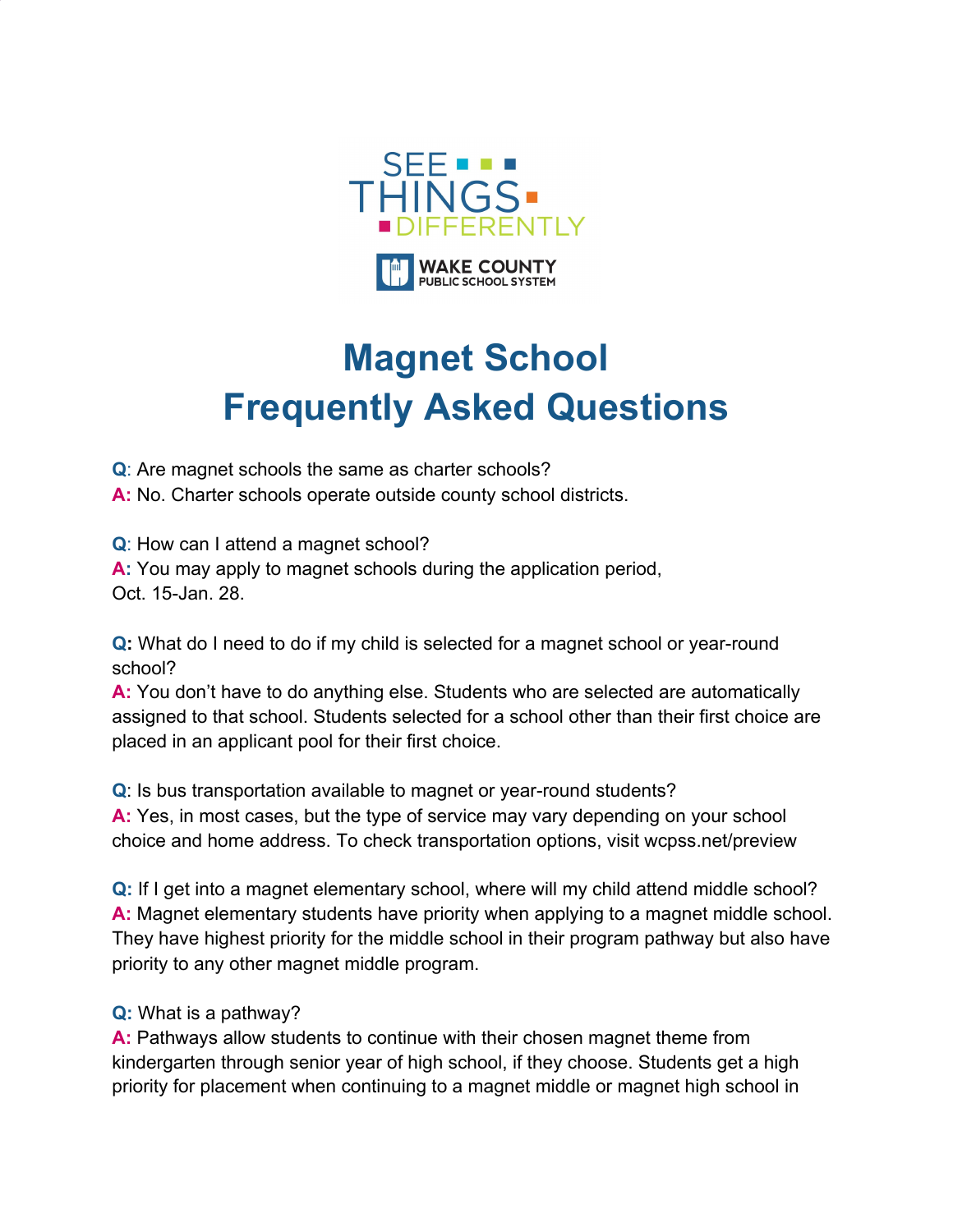their pathway. The pathways are: • Leadership & Technology • Gifted & Talented • International Baccalaureate • Language Immersion/Global Studies. Visit the magnet webpage link to access the [K-12 pathways chart](https://www.wcpss.net/cms/lib/NC01911451/Centricity/Domain/90/20-21%20Magnet%20Pathways.pdf).

**Q:** How do I register my kindergartner in WCPSS?

**A:** Rising kindergartners or students new to Wake County register at the base school – October 15, 2020 wcpss.net/enroll. Students must have a student identification number to apply for a magnet, early college, or year-round

**Q:** To how many magnet and year-round schools may I apply?

**A:** You may apply to 1-5 magnet programs/schools and 1-2 year round schools ranking them first choice, second choice…Use [www.wcpss.net/eligble](http://www.wcpss.net/eligble) to identify eligible magnet schools based on your address.

**Q:** Is there a waitlist?

**A:** Any student NOT selected for their first choice school is placed in an applicant pool even if you are selected for a second or third choice. An applicant could be in several applicant pools (early college, magnet/year-round). Selection to another school does NOT impact place in the applicant pool

**Q:** Are siblings processed together?

**A:** If all students in a residence (siblings) cannot be selected for the same grade level (e.g. elementary), then none are selected.

**Q:** Can I decline my magnet or year-round acceptance?

**A:** No, there is no decline option.

**Q:** How can I return to base after applying to a magnet or year-round school? **A:** You may submit a request to attend a different school or return to base, during the transfer period (Feb 24-Mar 9)

**Q:** Are there any entrance requirements for acceptance to a magnet school? **A:** There are no test or performance requirements to apply to a magnet program except for the AIG Basics program at the middle school level.

**Q:** Do I have to apply every year to keep my magnet seat?

**A:** Guaranteed assignment until the terminal grade. High priority to the program pathway school. MUST submit an application to continue in a magnet school at the next grade level.